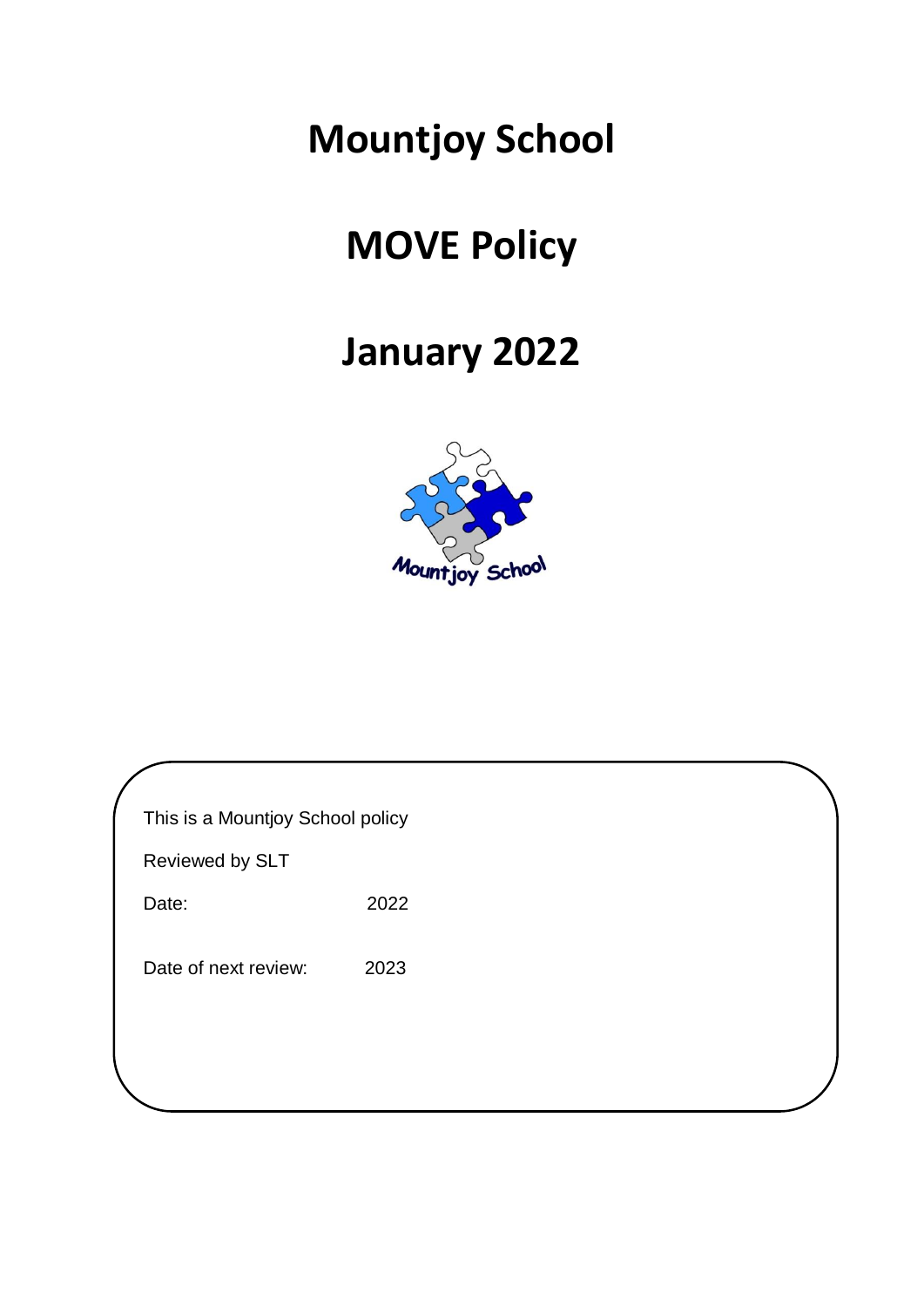The MOVE Programme helps children with physical disabilities gain the skills of sitting, standing, walking and transitioning. MOVE emphasises a team approach and uses the combined knowledge of family, education and therapy to set meaningful goals and teach new skills.

MOVE goals are incorporated throughout the school day and integrated into lesson plans and IEPs. Pupils using MOVE need to have as many opportunities as possible to practise their mobility skills as they will achieve their goals more quickly and have better access to learning.

The benefits of the MOVE Programme include: increased independence, confidence, dignity, health, self-awareness, social skills, communication skills, improved family life, access to education and engagement with their environment.

All the goals and benefits are aligned with Mountjoy School's Rights Respecting ethos.

#### **Aims**:

- To enable pupils to practise their sitting, standing, walking and transitioning skills throughout the school day.
- To enable parent(s)/carer(s) to deliver the MOVE programme at home and increase pupils' engagement in family life.
- For pupils to achieve the specific motor milestones needed to achieve their MOVE goals.
- To use a multi-agency approach to produce best outcomes.
- To improve the overall health, comfort and general wellbeing of our MOVE pupils.
- To reduce the amount of time spent on routine personal care and equipment transfers.
- To reduce barriers to learning.

### **Roles of Other Professionals**

As you know, the MOVE Programme emphasises a team approach. The following professionals would be expected to support the delivery of MOVE in different ways. Each organisation is different, and this guide is just that. Your team may have slightly different roles.

#### **MOVE Coordinator/Teachers:**

- should be trained to Senior/ Practitioner level.
- contribute to MOVE meetings, assessments and goal setting.
- are responsible for the delivery of the programme within the classroom and need to plan for the inclusion of MOVE programme tasks into an individual's day.
- have overall responsibility for the safe use of equipment in the classroom.
- have enough experience to monitor progress and identify when an individual has achieved a motor milestone or requires new goals.
- have the skills to break down MOVE goals into IEPs, EHCP reviews etc. (alongside the MOVE coordinator if needed).
- liaise with multi-agency professionals, families and provide feedback to the MOVE coordinator.